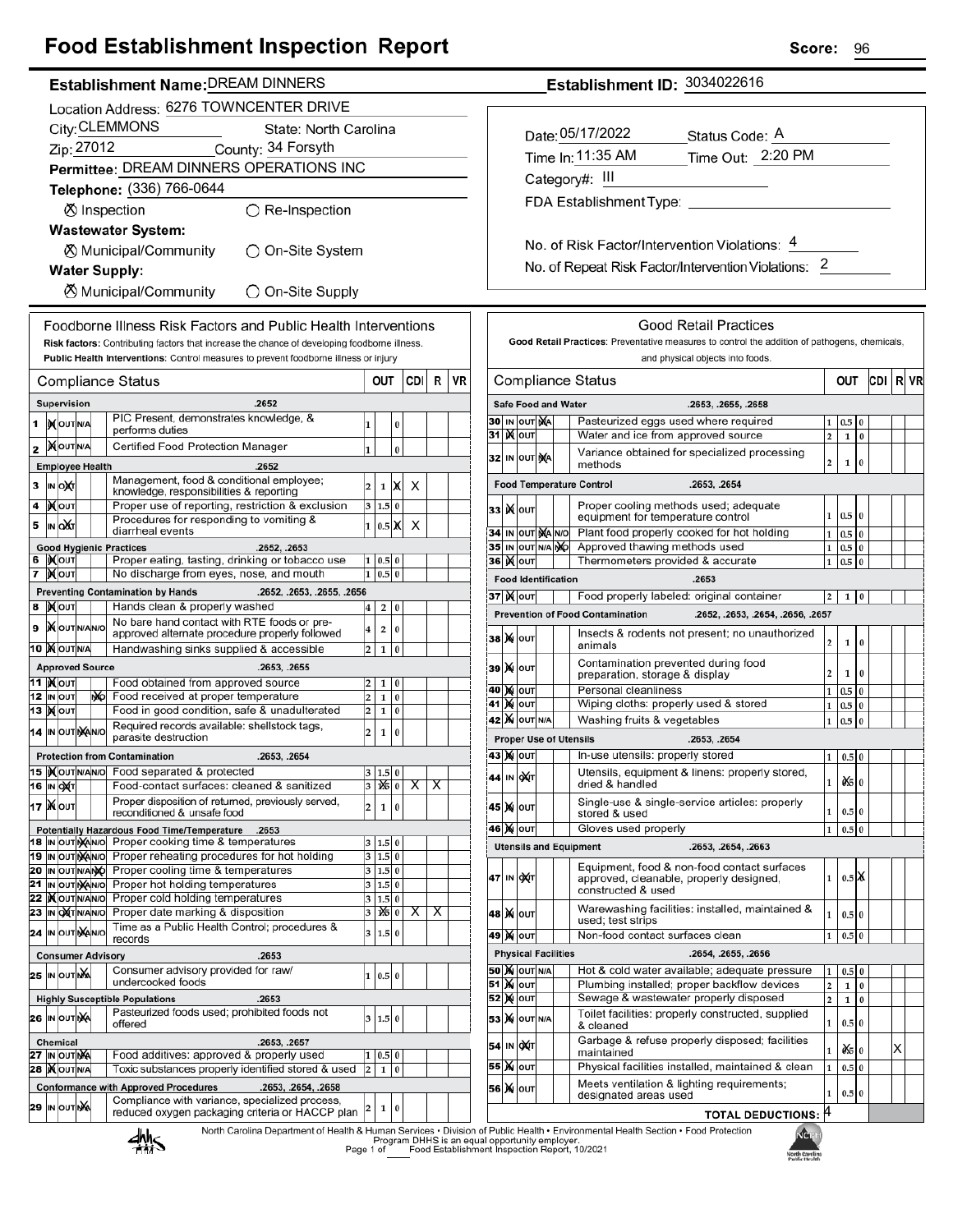# Comment Addendum to Food Establishment Inspection Report

| Establishment Name: DREAM DINNERS |  |  |
|-----------------------------------|--|--|
|                                   |  |  |

| Location Address: 6276 TOWNCENTER DRIVE                                                        |                      |
|------------------------------------------------------------------------------------------------|----------------------|
| City: CLEMMONS                                                                                 | State: <sup>NC</sup> |
| County: 34 Forsyth                                                                             | Zip: 27012           |
| Wastewater System: X Municipal/Community   On-Site System                                      |                      |
| Water Supply:<br>$\boxed{\mathsf{x}}$ Municipal/Community $\boxed{\phantom{a}}$ On-Site System |                      |
| Permittee: DREAM DINNERS OPERATIONS INC                                                        |                      |
| $T_{\rm H}$ (226) 766 0644                                                                     |                      |

Establishment ID: 3034022616

| 区 Inspection Re-Inspection Date: 05/17/2022                   |  |
|---------------------------------------------------------------|--|
| Comment Addendum Attached?   X Status Code: A                 |  |
| Water sample taken? $\Box$ Yes $\boxed{x}$ No Category #: III |  |

Email 1:CLEMMONSNC@DREAMDINNERS.COM

Email 2:

Telephone: (336) 766-0644

г

Email 3:

| <b>Temperature Observations</b>                                  |                                                                                           |                               |          |      |                                                                                                                                                       |                                  |      |  |  |
|------------------------------------------------------------------|-------------------------------------------------------------------------------------------|-------------------------------|----------|------|-------------------------------------------------------------------------------------------------------------------------------------------------------|----------------------------------|------|--|--|
| Effective January 1, 2019 Cold Holding is now 41 degrees or less |                                                                                           |                               |          |      |                                                                                                                                                       |                                  |      |  |  |
| Item<br>Servsafe -<br>10/21/2026                                 | Location<br>Anna Baschnagel                                                               | Temp Item<br>00               | Location |      | Temp Item                                                                                                                                             | Location                         | Temp |  |  |
| hot water                                                        | 3-comp sink                                                                               | 143                           |          |      |                                                                                                                                                       |                                  |      |  |  |
| lactic acid sanitizer<br>(nnm)                                   | 3-comp sink - 1875ppm                                                                     | $00\,$                        |          |      |                                                                                                                                                       |                                  |      |  |  |
| CI sanitizer (ppm)                                               | dishwasher                                                                                | 50                            |          |      |                                                                                                                                                       |                                  |      |  |  |
| shredded cheddar stand-up cooler                                 |                                                                                           | 40                            |          |      |                                                                                                                                                       |                                  |      |  |  |
| liquid egg                                                       | stand-ip cooler                                                                           | 41                            |          |      |                                                                                                                                                       |                                  |      |  |  |
| tomato sauce                                                     | stand-up cooler                                                                           | 41                            |          |      |                                                                                                                                                       |                                  |      |  |  |
|                                                                  |                                                                                           |                               |          |      |                                                                                                                                                       |                                  |      |  |  |
|                                                                  |                                                                                           |                               |          |      |                                                                                                                                                       |                                  |      |  |  |
|                                                                  |                                                                                           |                               |          |      |                                                                                                                                                       |                                  |      |  |  |
|                                                                  |                                                                                           |                               |          |      |                                                                                                                                                       |                                  |      |  |  |
|                                                                  |                                                                                           |                               |          |      |                                                                                                                                                       |                                  |      |  |  |
|                                                                  |                                                                                           |                               |          |      |                                                                                                                                                       |                                  |      |  |  |
|                                                                  |                                                                                           |                               |          |      |                                                                                                                                                       |                                  |      |  |  |
|                                                                  |                                                                                           |                               |          |      |                                                                                                                                                       |                                  |      |  |  |
|                                                                  |                                                                                           |                               |          |      |                                                                                                                                                       |                                  |      |  |  |
|                                                                  |                                                                                           |                               |          |      |                                                                                                                                                       |                                  |      |  |  |
|                                                                  |                                                                                           |                               |          |      |                                                                                                                                                       |                                  |      |  |  |
|                                                                  |                                                                                           |                               |          |      |                                                                                                                                                       |                                  |      |  |  |
|                                                                  |                                                                                           |                               |          |      |                                                                                                                                                       |                                  |      |  |  |
|                                                                  |                                                                                           |                               |          |      |                                                                                                                                                       |                                  |      |  |  |
|                                                                  |                                                                                           | First                         |          | Last |                                                                                                                                                       |                                  |      |  |  |
|                                                                  | Person in Charge (Print & Sign):                                                          |                               |          |      |                                                                                                                                                       | anna Gaschneep                   |      |  |  |
|                                                                  |                                                                                           | First                         |          | Last |                                                                                                                                                       |                                  |      |  |  |
|                                                                  | Regulatory Authority (Print & Sign): Travis                                               |                               | Addis    |      |                                                                                                                                                       |                                  |      |  |  |
|                                                                  |                                                                                           | REHS ID: 3095 - Addis, Travis |          |      | Verification Required Date:                                                                                                                           |                                  |      |  |  |
| $\frac{1}{2}$                                                    | <b>REHS Contact Phone Number:</b><br>North Carolina Department of Health & Human Services | Page 1 of                     |          |      | • Division of Public Health • Environmental Health Section<br>DHHS is an equal opportunity employer.<br>Food Establishment Inspection Report, 10/2021 | <b>• Food Protection Program</b> |      |  |  |